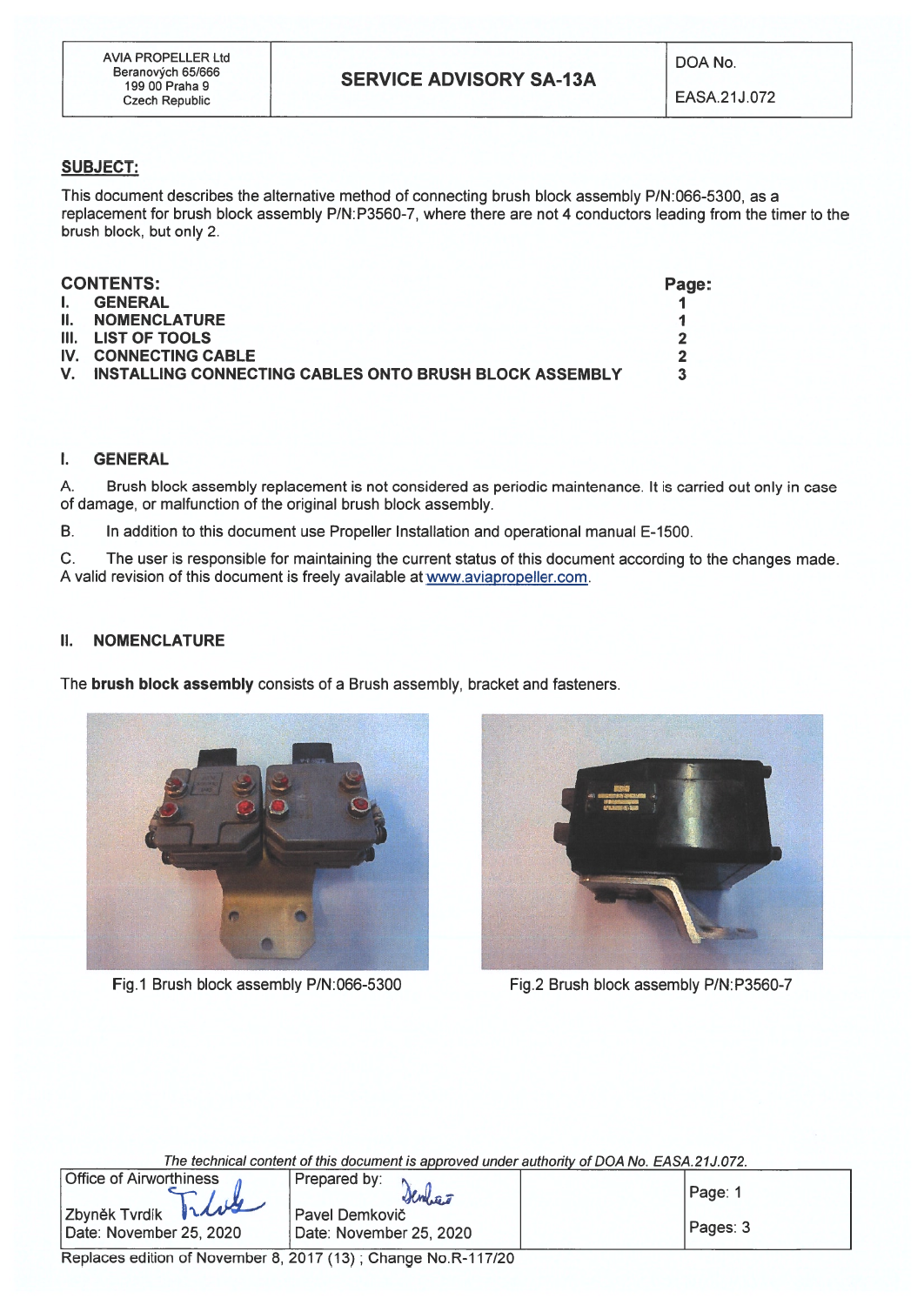AVIA PROPELLER Ltd DOA No. Beranových 65/666

The connecting cable consists of <sup>a</sup> cable and ring terminals.



Fig.3 Connecting cables P/N:300-753

#### III. LIST OF TOOLS

I

Cross screwdriver - type PH2 for disassembly/assembly of safety screws in the brush blocks. Crimping tool for crimping the ring terminal onto connecting cables.

## IV. CONNECTING CABLE (PIN:300-753)

We need 2 connecting cables to connect the brushes of the brush block. The cables should not have <sup>a</sup> diameter smaller than 1.5mm<sup>2</sup> (e.g. SiFF 45505 from the company Helukabel) and the ring terminals should be suitable for the specific diameter of the used cable (e.g. P/N320619 from the company Tyco Electronics).



| <b>Office of Airworthiness</b>                 | Prepared by:<br>Senhie                    | Page: 2  |
|------------------------------------------------|-------------------------------------------|----------|
| Zbyněk Tvrdík Mally<br>Date: November 25, 2020 | Pavel Demkovič<br>Date: November 25, 2020 | Pages: 3 |

Replaces edition of November 8, 2017 (13); Change No.R-117/20